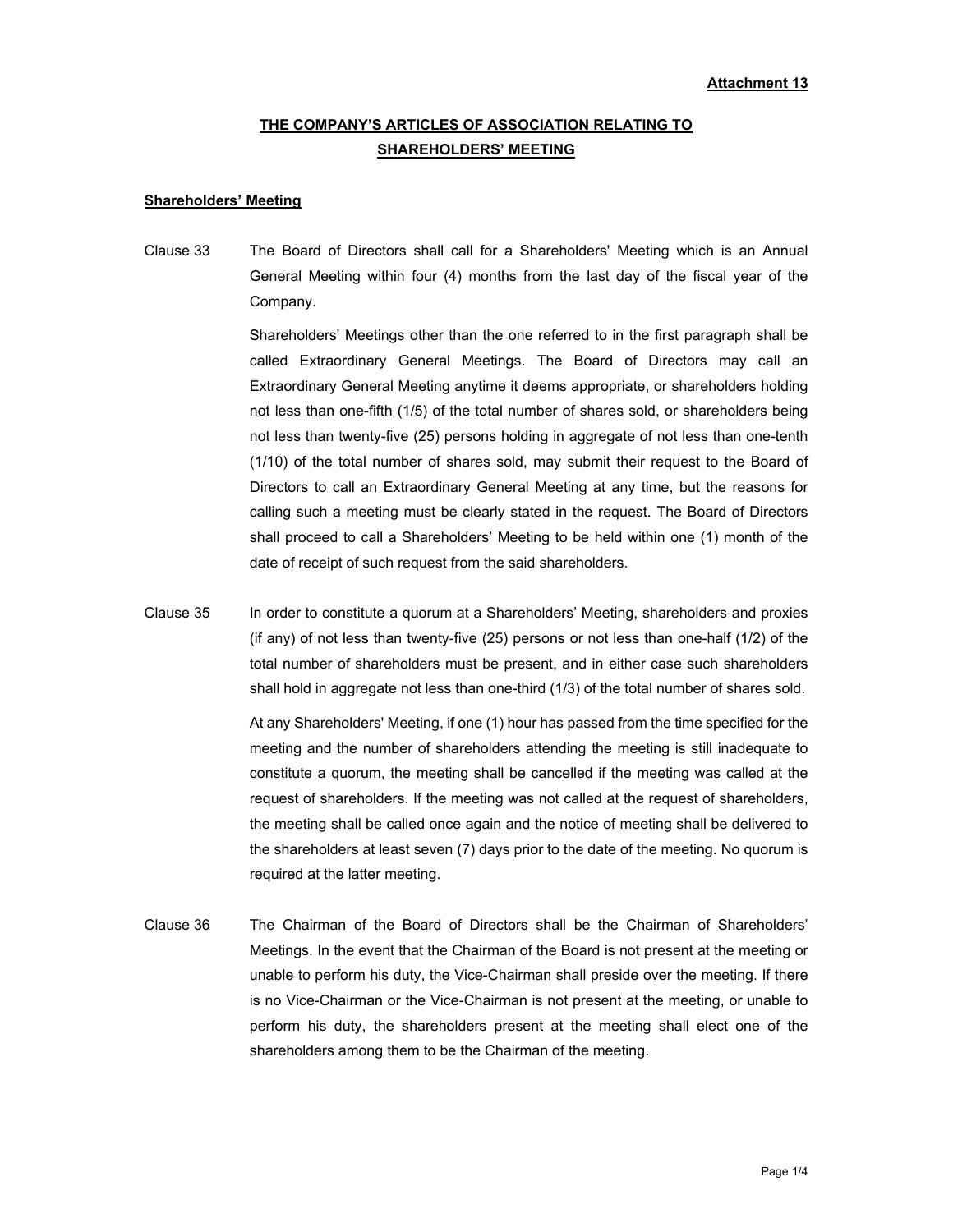- Clause 42 The Board of Directors shall deliver the following documents, together with the notice of the Annual General Meeting, to the shareholders:
	- (1) A copy of the balance sheet and profit and loss statement, which has been audited by the auditor together with the auditor's report.
	- (2) Annual report of the Board of Directors.

## **Voting**

- Clause 37 In casting votes at the Shareholders' Meeting, one share shall be counted as one vote. Any shareholder who has a special interest in any matter proposed at the meeting, shall not be entitled to vote on such matter, except voting for the election of directors. Resolutions of the Shareholders' Meeting shall require:
	- (1) In ordinary cases, a majority of the votes of the shareholders who are present and cast their votes in the meeting is required. In the case of a tie vote, the Chairman of the meeting shall have a casting vote.
	- (2) In the following cases, a vote of not less than three-fourths (3/4) of the total number of the votes of the shareholders who are present and are eligible to vote at the meeting is required:
		- (a) The sale or transfer of the whole or substantial part of the business of the Company to other persons;
		- (b) the purchase or acceptance of any transfer of the business of another public or private company by the Company ;
		- (c) the entering into, amendment, or termination of any agreement with respect to the granting of a lease, in whole or in substantial part, of the Company's business, the assignment of the management of the Company's business to any other persons, or the amalgamation of the business with other persons for the purpose of profit and loss sharing;
		- (d) The amendment to the Company's Memorandum of Association or Articles of Association;
		- (e) The increase or decrease of the Company's registered capital ;
		- (f) The dissolution of the Company;
		- (g) The issuance of debentures of the Company;
		- (h) The amalgamation of the Company with another company.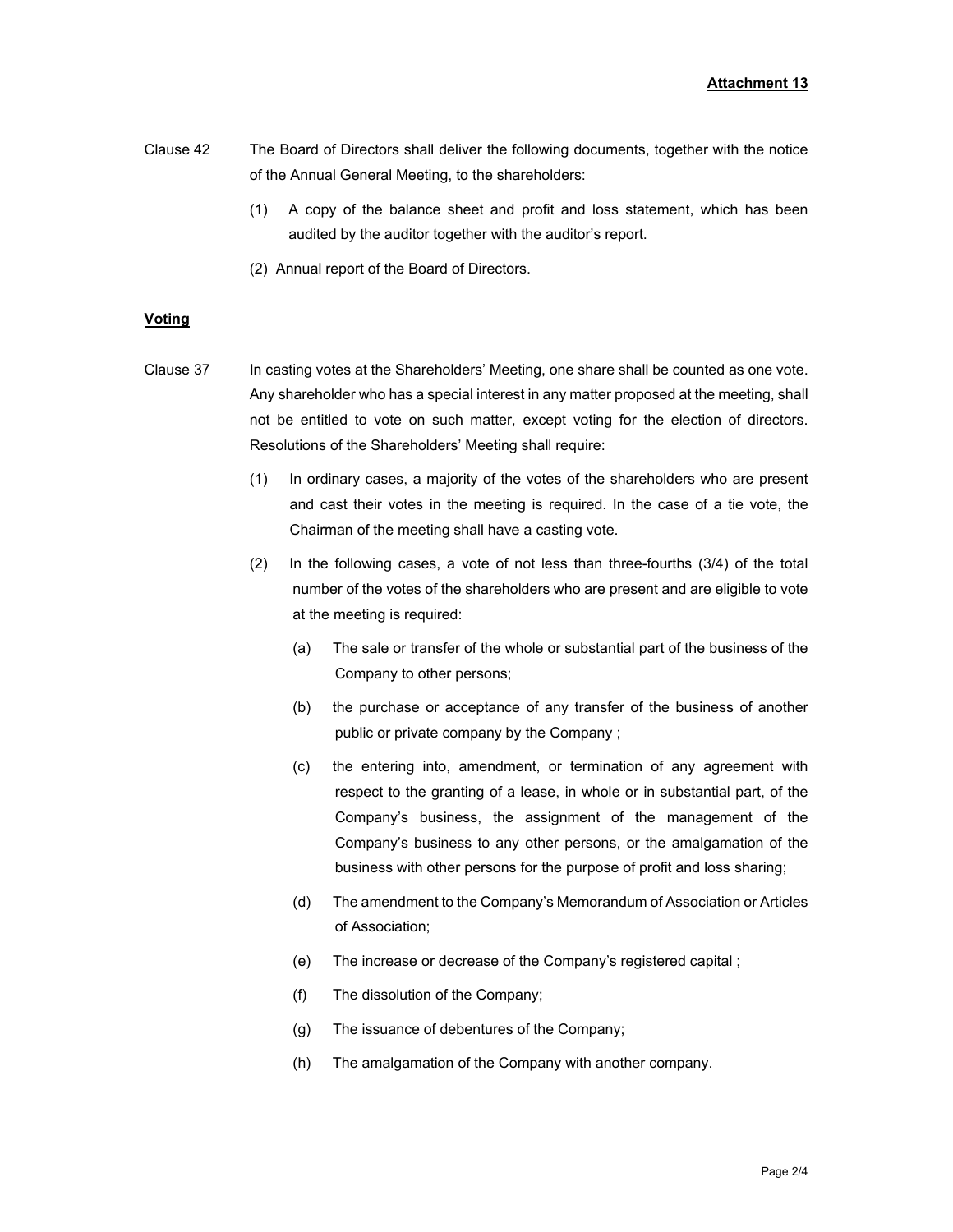## **Method of Election of Directors**

- Clause 17 The directors shall be elected at the Shareholders' Meeting in accordance with the following criteria and procedures:
	- (1) A shareholders shall have one (1) vote per share.
	- (2) Each shareholder may exercise all the votes he or she has to elect one or several persons as director(s), but the shareholder cannot allot his or her votes to any person in any number; and
	- (3) The candidates who received the highest votes in their respective order of the votes shall be elected as the directors until all of the director positions that the Company has, or are to be elected at such meeting, are filled. In the event the votes cast for candidates in descending order are tied, which would otherwise cause the number of directors to be exceeded, the Chairman of the meeting shall have a casting vote.
- Clause 18 At each annual general meeting, one-third (1/3) of the total number of the directors shall retire from office. If the number of directors is not a multiple of three, then the number of directors nearest to one-third (1/3) shall retire from office.

 Retiring directors in the first and second years following the registration of the Company shall be selected by drawing lots. In subsequent years, the director who has held office the longest shall retire.

Retiring directors are eligible for re-election.

## **Directors' Remuneration**

Clause 32 A director is entitled to receive remuneration in the form of a reward, a meeting allowance, a pension, a bonus, or any other benefit fixed by a Shareholders' Meeting by a vote of not less than two-thirds (2/3) of the total number of the votes of the shareholders who are present at the meeting and are eligible to vote.

> The provisions of the first paragraph above do not affect the rights of the Company's officers or employees who have been elected as director(s), to receive remuneration and other benefits for their position as the Company's officers or employees.

### **Payment of Dividend**

Clause 47 No dividend shall be paid other than out of profits. If the Company still has an accumulated loss, no dividend shall be distributed.